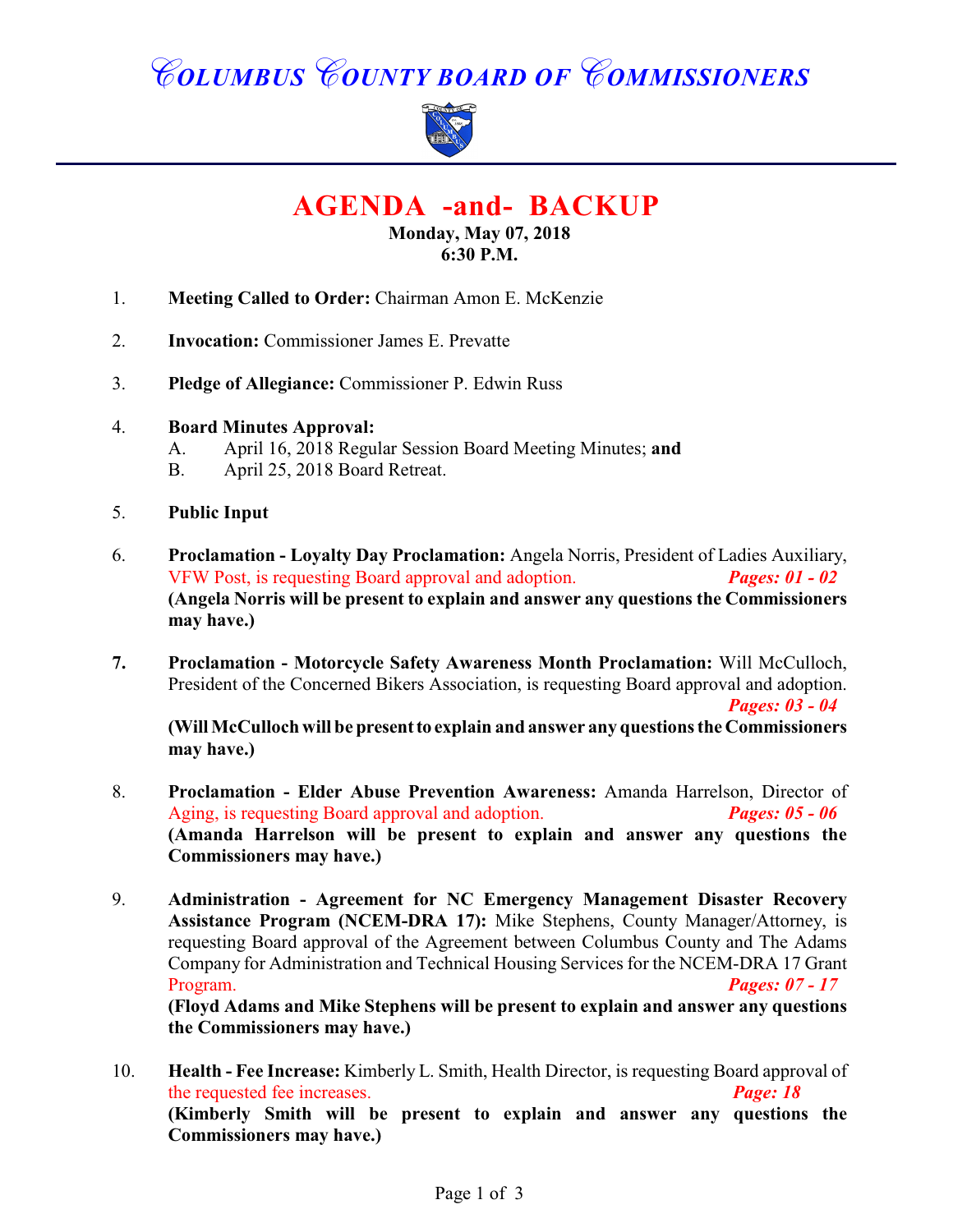- 11. **Health Proposed Environmental Health Fee:** Kimberly Smith, Health Director, is requesting Board approval of the proposed Environmental Health Fee. *Pages: 19 - 27* **(Kimberly Smith will be present to explain and answer any questions the Commissioners may have.)**
- 12. **Economic Development Project Chess:** Gary Lanier, Economic Development/Planning Director, is requesting Board approval of a Resolution of Support and grant application documents for Project Chess. *Pages: 28 - 36* **(Gary Lanier will be present to explain and answer any questions the Commissioners may have.)**
- 13. **Appointment/Re-appointment or Replacement to Council:** June B. Hall, Clerk to the Board, is requesting the following appointment/re-appointment or replacement to council.

*Page: 37*

**(June B. Hall will be present to explain and answer any questions the Commissioners may have.)**

| <b>COMMITTEE</b>                          | <b>DISTRICT</b><br>/EB | <b>EXPIR DATE</b> | <b>NAME</b> |
|-------------------------------------------|------------------------|-------------------|-------------|
| <b>Animal Control Advisory</b><br>Council |                        | $01-06-2018$      | Phillip Cox |

#### **RECESS REGULAR SESSION and enter into COMBINATION MEETING of COLUMBUS COUNTY WATER and SEWER DISTRICTS I, II, III, IV and V BOARD MEETING**

14. **Columbus County Water and Sewer Districts I, II, III, IV and V - Approval of Board Meeting Minutes:**

April 16, 2018 **Combination Meeting** of Columbus County Water and Sewer Districts I, II, III, IV and V Board Meeting **(5 sets)**

15. **Columbus County Water and Sewer Districts I, II, III, IV and V - Approval of Rescinding the Existing and Replacing the Water Shortage Response Plan:** Harold Nobles, Public Utilities Director, is requesting Board approval to rescind the existing Water Shortage Response Plan and replacing. *Pages: 38 - 47* **(Harold Nobles will be present to explain and answer any questions the Commissioners may have.)**

#### **ADJOURN COMBINATION MEETING of COLUMBUS COUNTY WATER and SEWER DISTRICTS I, II, III, IV and V BOARD MEETING**

#### 16. **Consent Agenda Items:** *Pages: 48 - 57*

- A. Budget Amendment; **and Pages: 48-50**
- B. Tax Refunds and Releases. **Pages: 51-57**